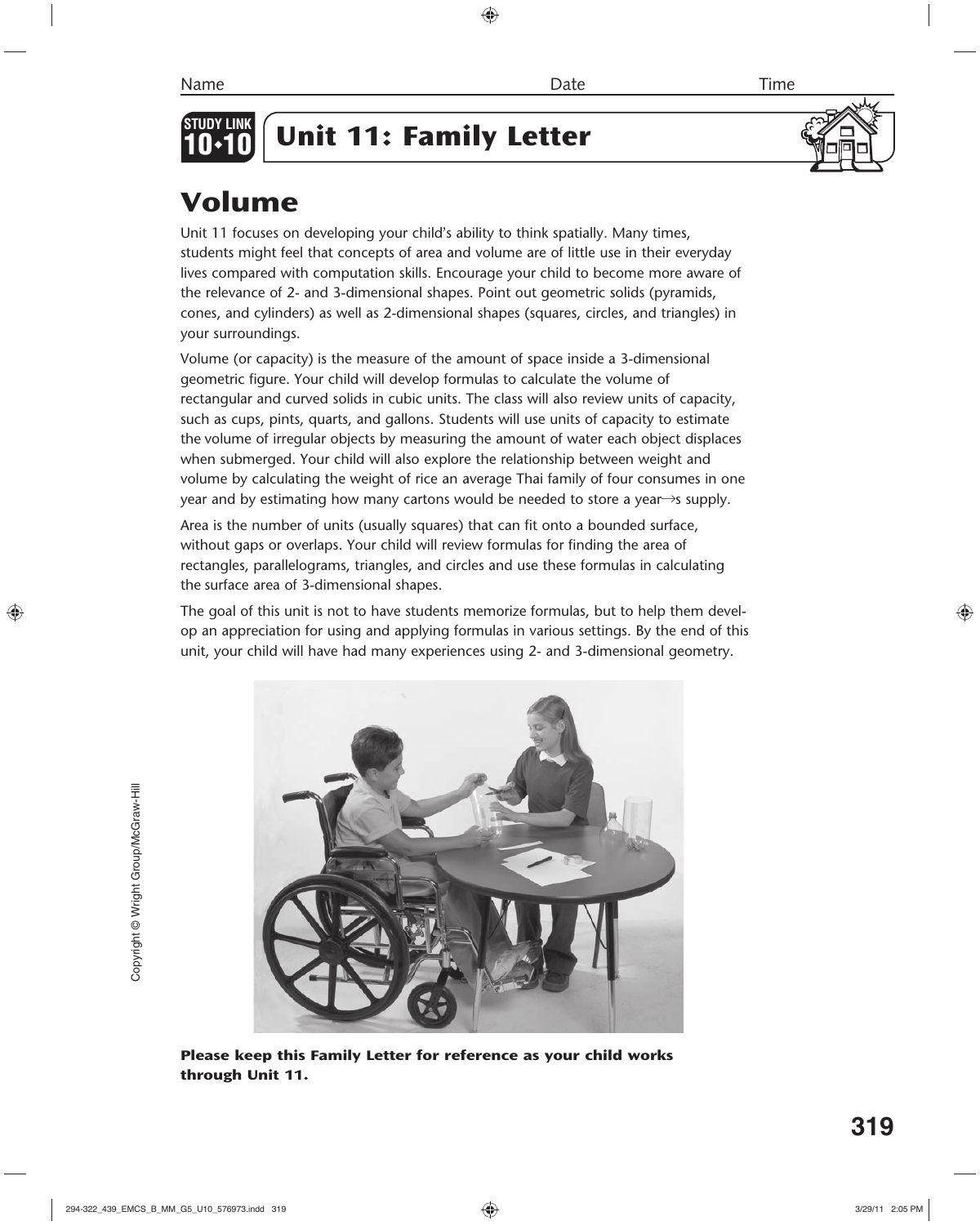

### **Vocabulary**

Important terms in Unit 11:

**apex** In a pyramid or cone, the vertex opposite the base.

**base of a parallelogram** The side of a parallelogram to which an altitude is drawn. The length of this side.

**base of a prism or cylinder** Either of the two parallel and congruent faces that define the shape of a prism or a cylinder. anex

### **base of a pyramid or**

**cone** The face of a pyramid or cone that is opposite its apex.



apex

base

cones

**calibrate** To divide or mark a measuring tool, such as a thermometer, with gradations.

**cone** A geometric solid with a circular base, a vertex (apex) not in the plane of the base, and all of the line segments with one endpoint at the apex and the other

endpoint on the circumference of the base*.*

**cube** A polyhedron with 6 square faces. A cube has 8 vertices and 12 edges.

**cylinder** A geometric solid with two congruent, parallel circular regions for bases, and a curved face formed by all the segments with an endpoint on each circle that are parallel to the segment with endpoints at the center of the circles.

**base** base

cylinder

base

**edge** A line segment where two faces of a polyhedron meet.



**face** A flat surface on a polyhedron.

**geometric solid** The surface or surfaces that make up a 3-dimensional shape, such as a prism, pyramid, cylinder, cone, or sphere. Despite its name, a geometric solid is hollow; it does not contain the points in its interior.

### **polyhedron**

A 3-dimensional shape formed by polygons with their interiors (faces) and having no holes.



**prism** A polyhedron with two parallel and congruent polygonal triangular

regions for bases and lateral faces formed by all the line segments with endpoints on corresponding edges of the bases. The lateral faces are all parallelograms. Prisms get their names from the shape of their bases.

prism

**pyramid** A polyhedron made up of any polygonal region for a base, a point (apex) not in the plane of the base, and all of the line segments with one endpoint at the apex and the other on an edge of the base. All the faces



except perhaps the base are triangular. Pyramids get their names from the shape of their base.

### **regular polyhedron**

A polyhedron whose faces are all congruent regular tetrahedron cube octahedron

polygons and in which the same number of faces meet at each vertex.

dodecahedron icosahedron The five regular polyhedrons

**sphere** The set of all points in space that are a given distance from a given point. The given point is the center of the sphere, and the given distance is the radius.

**surface area** A measure of the surface of a 3-dimensional figure. vertex

**vertex (vertices or vertexes)** The point

where the rays of an



angle, the sides of a polygon, or the edges of a polyhedron meet.





rectangular prism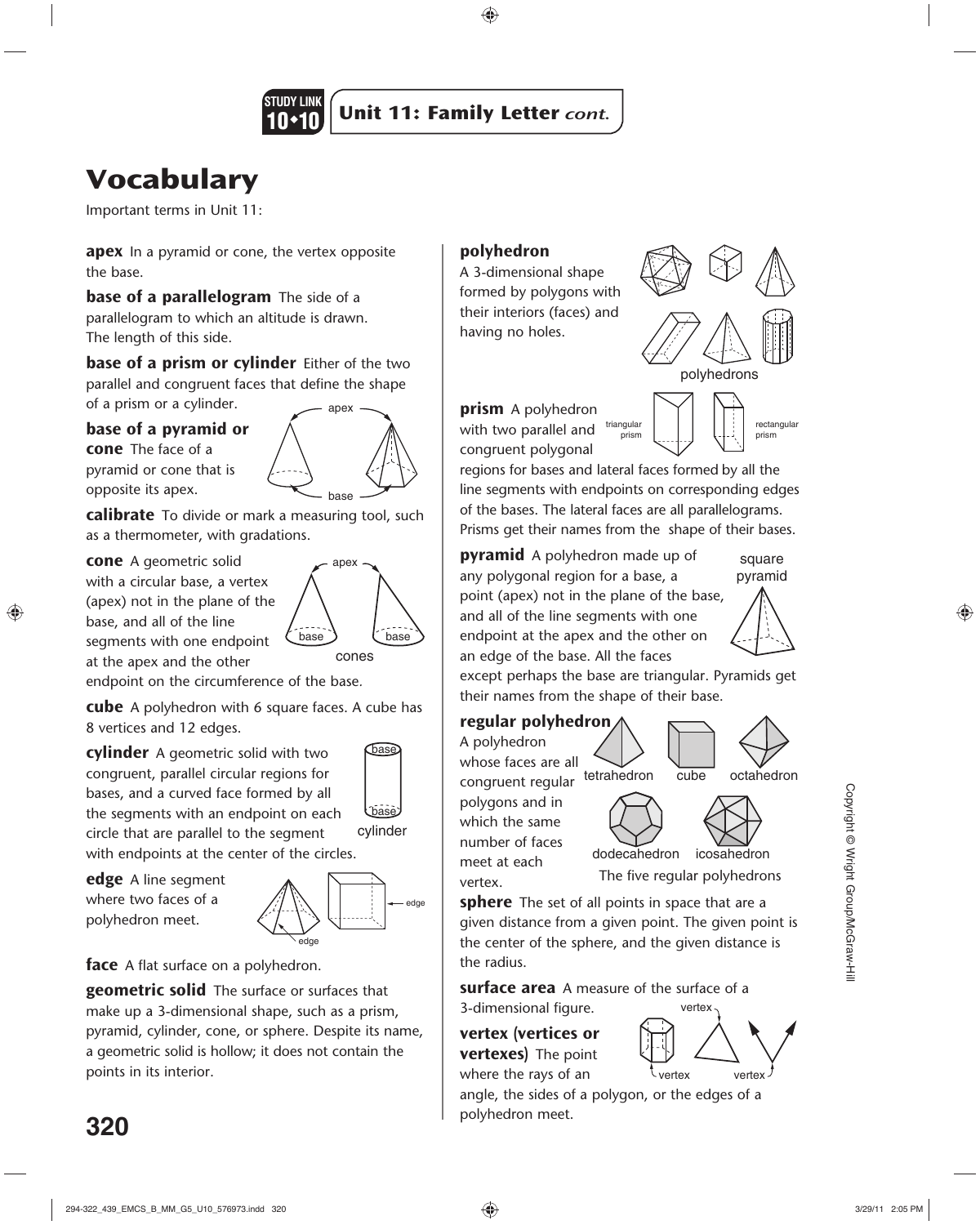

# **Do-Anytime Activities**

To work with your child on the concepts taught in this unit and in previous units, try these interesting and rewarding activities.

**1.** Have your child compile a 2- and 3-dimensional shapes portfolio or create a collage of labeled shapes. Images can be taken from newspapers, magazines, photographs, and so on.

#### **2. Explore Kitchen Measures**

 The most common use of measuring volume is cooking. Work with your child to make a favorite recipe. (Doubling the recipe can be good practice in computing with fractions.) Ask your child to use measuring spoons and cups to find the capacity of various containers. The data can be organized in a table.

| <b>Container</b> | <b>Capacity</b>     |
|------------------|---------------------|
| Coffee mug       | $1\frac{1}{4}$ cups |
| Egg cup          | 3 tablespoons       |

# **Building Skills through Games**

In Unit 11, your child will practice operations with whole numbers and geometry skills by playing the following games. Detailed instructions for each game are in the *Student Reference Book* or the journal:

**Name That Number** See *Student Reference Book,* page 325. This is a game for two or three players using the Everything Math Deck or a complete deck of number cards. Playing *Name That Number*  helps students review operations with whole numbers, including the order of operations.

**3-D Shape Sort** See *Student Reference Book,* page 332. This game is similar to *Polygon Capture.* Partners or 2 teams each with 2 players need 16 Property cards and 12 Shape cards to play. *3-D Shape Sort* gives students practice identifying properties of 3-dimensional shapes.

**Rugs and Fences** See journal page 380.

This game uses 32 Polygon cards and 16 Area and Perimeter cards and is played by partners. *Rugs and Fences* gives students practice finding the area and perimeter of polygons.